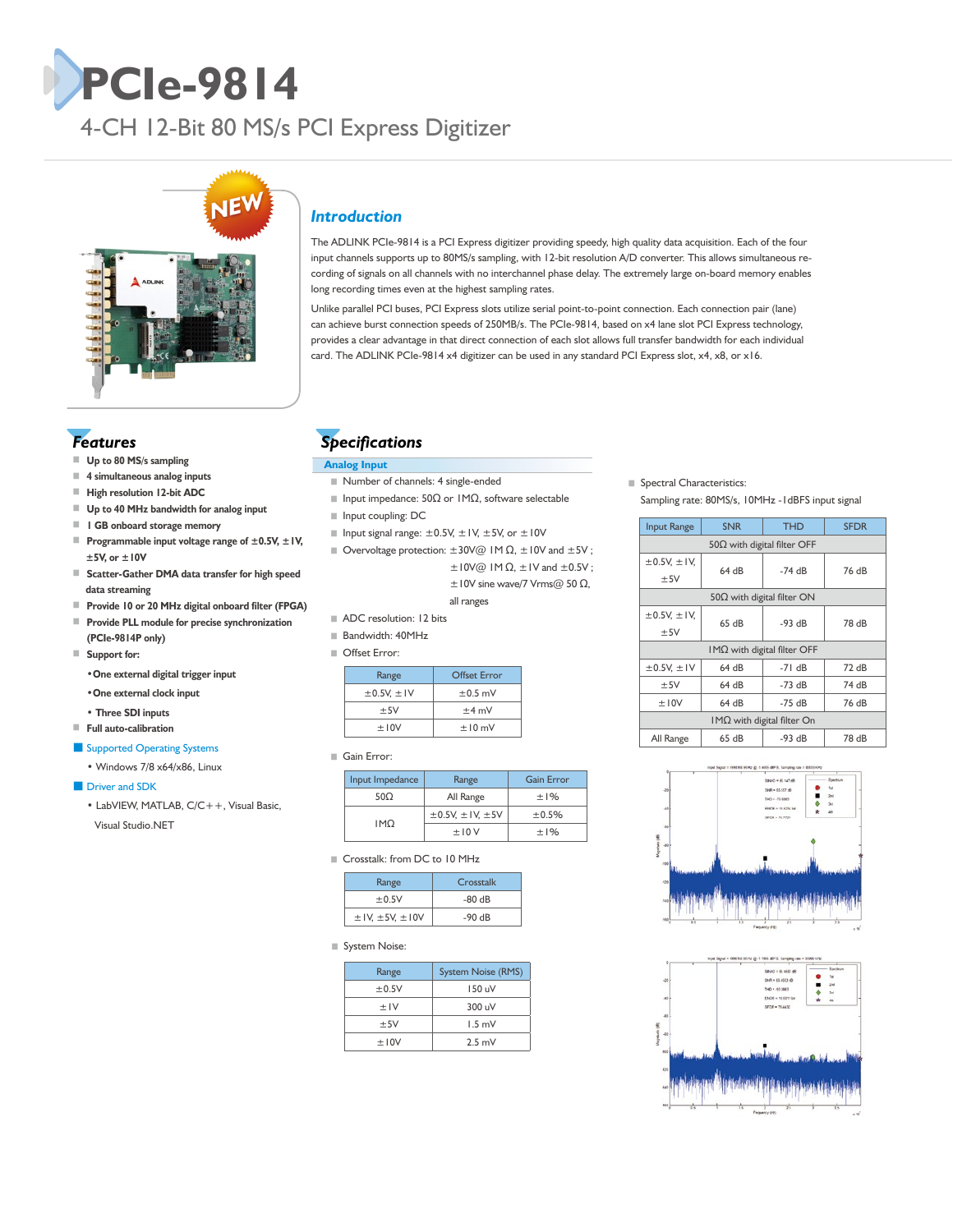#### $PC$ EXPRESS<sup>®</sup>

#### **Trigger**

- Trigger Sources
	- Software
	- External digital trigger
	- Analog trigger from  $CH0 \sim CH3$
	- SSI
- Trigger Modes
	- Post-trigger
	- Pre-trigger
	- Middle trigger
	- Delay trigger
- External Digital Trigger Input
	- Source: Front panel SMB connector
	- Compatibility: 3.3V TTL, 5V tolerance
	- Input high threshold: 2.0V
	- Input low threshold: 0.8V
	- Maximum input overload: -0.5 V to +5.5 V
	- Trigger polarity: rising or falling edge
	- Pulse width: 20 ns minimum

#### **Timebase**

#### ■ Sample clock source

- Internal: onboard clock (oscillator)
- External: CLK IN (front panel)
- Sample clock frequency
	- Internal:  $1.22K$  Hz  $\sim$  80M Hz
	- External:  $20M$  Hz  $\sim$  80M Hz (CLK IN)
	- Internal timebase accuracy:  $< \pm 25$  ppm
- External sample clock input range :  $I Vpp \sim 5 Vpp$
- External reference clock source
- SDI0 (Front panel, only PCIe-9814P)
- External reference clock frequency: 10M Hz
- External reference clock input range :  $3.3V \sim 5V$  TTL

#### **Data Storage and Transfer**

- 1 GB onboard memory, shared among four analog inputs
- Scatter-Gather DMA data transfer Onboard Reference

#### **Onboard Reference**

- +1.8V, +0.9V and +0.45V onboard reference voltage
- < 3 ppm/°C reference temperature drift
- 15 minutes recommended warm-up

## ■ **PCIe-9814**

4-CH 12-Bit 80 MS/s PCI Express Digitizer

#### ■ **PCIe-9814P**

4-CH 12-Bit 80 MS/s PCI Express Digitizer with PLL module

#### **General Specifications**

- I/O Connector:
- SMB x 4 for analog inputs
- SMB x 1 for external trigger input
- SMB x 1 for external sample clock input
- SMB x 3 for synchronous digital input
- (SDI0 can be shared with Ref clock input, only PCIe-9814P)
- Dimensions (not including connectors):
	- 167.64 (W) x 106.68 (H) mm (6.53" x 4.16")
- Bus Interface:
	- PCI Express gen 1 x4
- Ambient Temperature (Operational):
	- 0°C to 50°C (32°F to 122°F)
- Ambient Temperature (Storage):
- -20°C to 80°C (-4°F to 176°F)
- Relative Humidity:
	- 10% to 90%, non-condensing Certifications
- Power Consumption:

|            | <b>PCIe-9814</b> |                | <b>PCIe-9814P</b> |                |
|------------|------------------|----------------|-------------------|----------------|
| Power Rail | Standby (mA)     | Full load (mA) | Standby (mA)      | Full load (mA) |
| $+3.3V$    | 20               | 20             | 20                | 20             |
| $+12V$     | 425              | 505            | 655               | 715            |
| Total      | 5.116            | 6.126          | 7.926             | 8.646          |
| Power(W)   |                  |                |                   |                |

### **Certifications**

■ EMC/EMI: CE, FCC Class A



# *Ordering Information SSI Bus Cables (for multiple card synchronization)*

#### ■ **ACL-eSSI-2/3/4**

SSI bus cable for two, three, and four devices